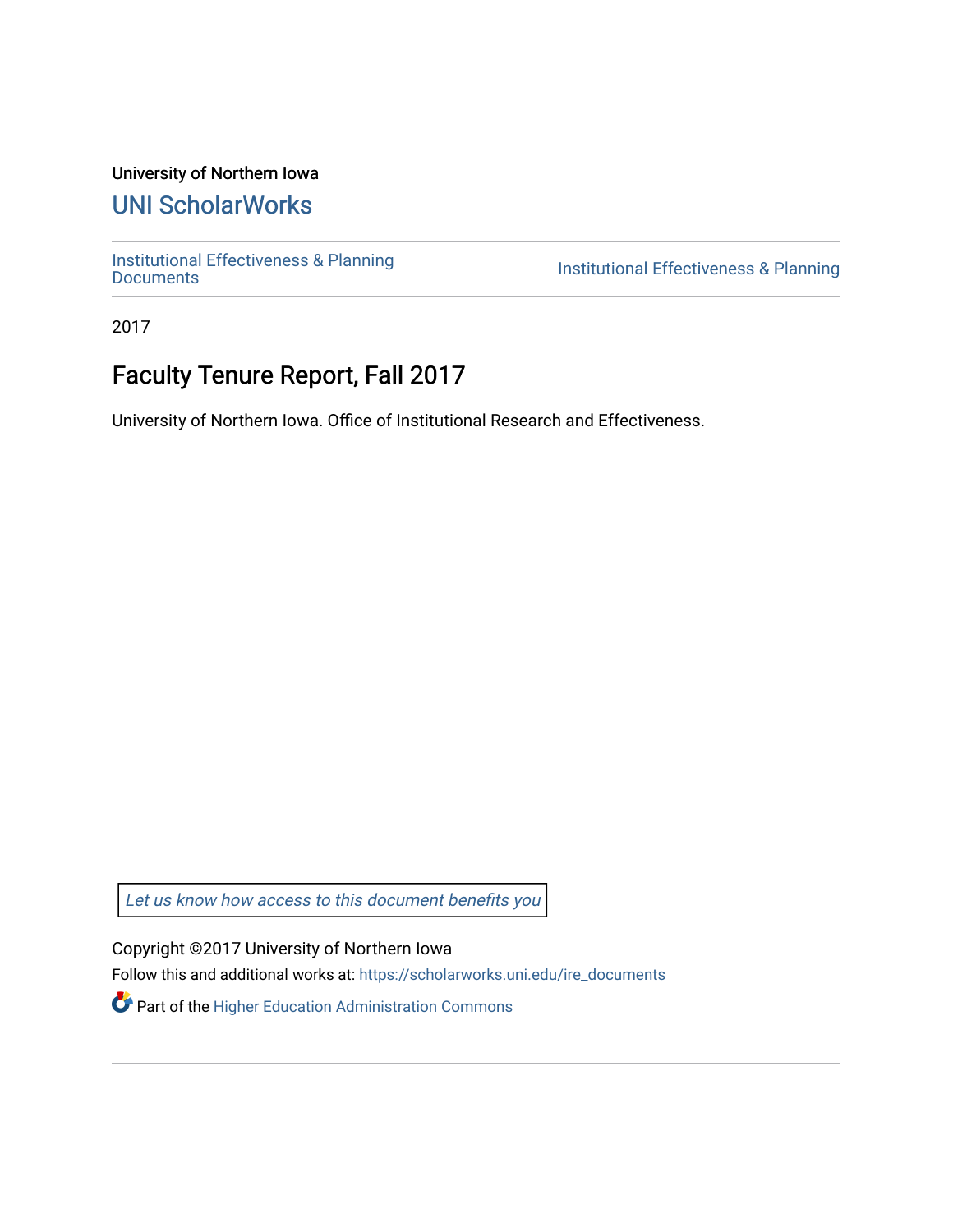### **University of Northern Iowa Faculty Tenure Report**

#### **Table 1 Tenured Faculty and Non-Tenured Faculty on Tenure Track University of Northern Iowa: Fall 2017**

|                                |           |          |           |            |             |           |             |            |          |           |        |    |          |    |    |                     |     |           |             | % of                   | % of    |
|--------------------------------|-----------|----------|-----------|------------|-------------|-----------|-------------|------------|----------|-----------|--------|----|----------|----|----|---------------------|-----|-----------|-------------|------------------------|---------|
|                                |           |          | Assoc.    |            |             | Asst.     |             |            |          |           |        |    |          |    |    |                     |     |           |             | <b>Tenure Eligible</b> | Total   |
| COLLEGE/DEPARTMENT             | Professor |          | Professor |            |             | Professor |             | Instructor |          | Male      | Female |    | Minority |    |    | Full-time Part-time |     | Totals    |             | Faculty                | Faculty |
| <b>Business Administration</b> |           | NT       |           | NT         |             | N1        |             | NT         |          | <b>NT</b> | NT     |    | N.       |    | N1 | NT                  |     | <b>NT</b> | Other       | Tenured                | Tenured |
| Accounting                     | 4         |          |           |            | 0           |           |             |            |          |           |        |    |          |    |    |                     |     |           | 6           | 54.5                   | 35.3    |
| Economics                      |           |          |           | $\Omega$   | 0           |           | 0           |            | 6        | 0         |        |    |          |    |    |                     |     |           |             | 88.9                   | 72.7    |
| Finance                        | 3         | $\Omega$ |           | $^{\circ}$ | 0           |           | $\mathbf 0$ |            |          |           |        |    |          |    |    |                     |     |           | 4           | 66.7                   | 40.0    |
| Management                     | 6         |          |           | $\Omega$   | $\Omega$    | 4         | 0           |            | 9        |           |        |    |          | 13 |    |                     | د ا |           | 8           | 76.5                   | 52.0    |
| Marketing                      | 4         |          |           | $\Omega$   | $\mathbf 0$ | $\Omega$  | 0           |            | 6        | $\Omega$  |        |    |          |    |    |                     | 6   |           | $\mathbf b$ | 100.0                  | 54.5    |
| Other                          | 2         |          | $\Omega$  | 0          | 0           | $\Omega$  | 0           |            | $\Omega$ | $\Omega$  |        |    |          |    |    |                     |     |           | $\Omega$    | 100.0                  | 100.0   |
| <b>College Total</b>           | 26        |          | 13        |            | $\mathbf 0$ | 11        | 0           |            | 30       |           |        | 11 | - 6      | 34 | 12 | 0                   | 39  | 12        | 25          | 76.5                   | 51.3    |

|                                                         |                |           |           |           |           |    |              |        |          |                 |              |          |                 |           |              |    |                |               | $%$ of          | % of    |
|---------------------------------------------------------|----------------|-----------|-----------|-----------|-----------|----|--------------|--------|----------|-----------------|--------------|----------|-----------------|-----------|--------------|----|----------------|---------------|-----------------|---------|
|                                                         |                |           | Assoc.    |           | Asst.     |    |              |        |          |                 |              |          |                 |           |              |    |                |               | Tenure Eligible | Total   |
| COLLEGE/DEPARTMENT                                      |                | Professor | Professor |           | Professor |    | Instructor   |        | Male     |                 | Female       | Minority |                 | Full-time | Part-time    |    | Totals         |               | Faculty         | Faculty |
| Education                                               |                | <b>NT</b> |           | <b>NT</b> | NT        |    | <b>NT</b>    |        | NT       |                 | NT           |          |                 |           |              |    | N <sub>T</sub> | Other         | Tenured         | Tenured |
| Curriculum & Instruction                                |                |           | 8         |           |           |    |              |        |          |                 |              |          |                 | 10        |              | 13 |                | 15            | 56.5            | 34.2    |
| Educational Leadership, Counseling & Postsecondary Edu. |                |           |           |           | Δ         |    | $\Omega$     | ົ      | ◠        | $\Omega$        |              |          |                 |           | $\Omega$     |    |                | 3             | 33.3            | 22.2    |
| Educational Psychology & Foundations                    |                |           | 5         |           | Δ         |    | $\Omega$     |        | 3        |                 |              |          | 10 <sup>2</sup> |           |              |    |                |               | 73.3            | 57.9    |
| School of Kinesiology, Allied Health & Human Services   | 8              |           | 12        |           |           |    | <sup>0</sup> |        | 3        | 10 <sup>1</sup> | 4            |          | 19              |           |              | 21 |                | 14            | 75.0            | 50.0    |
| Special Education                                       |                |           | 3         |           | $\sim$    |    | <sup>0</sup> | $\sim$ |          | 6               |              |          |                 |           |              |    |                | $\mathcal{P}$ | 80.0            | 66.7    |
| Teaching                                                | $\overline{2}$ | υ         | 3         |           |           | 15 | $\Omega$     |        | $\Omega$ | 18              | 0            |          | 22              |           | <sup>0</sup> | 23 | $\Omega$       | 14            | 100.0           | 62.2    |
| Other                                                   |                |           |           |           |           |    |              |        |          |                 | <sup>0</sup> |          |                 |           |              |    |                | $\Omega$      | 100.0           | 100.0   |
| <b>College Total</b>                                    | 26             |           | 33        |           | 22        | 19 |              | 26     |          | 56              | 16           | 8        | 75              | -27       |              | 82 | 27             | 52            | 75.2            | 50.9    |

#### **University of Northern Iowa: Fall 2017 Tenured Faculty and Non-Tenured Faculty on Tenure Track Table 1 (Cont.)**

| % of<br>Assoc.<br>Asst.<br>Tenure Eligible<br>Female<br>Full-time<br>Totals<br>Professor<br>Minority<br>Professor<br>Professor<br>Male<br>Part-time<br>COLLEGE/DEPARTMENT<br>Instructor<br>Faculty<br><b>NT</b><br><b>NT</b><br><b>NT</b><br>Humanities, Arts and Sciences<br>NT<br>NT<br><b>NT</b><br><b>NT</b><br>N <sub>T</sub><br>N <sub>T</sub><br><b>NT</b><br>Other<br>Tenured<br>3<br>78.6<br>Art<br>8<br>$\overline{2}$<br>3<br>0<br>$\Omega$<br>$\Omega$<br>10<br>$\mathbf 0$<br>Biology<br>10<br>82.6<br>0<br>17<br>6<br>0<br>$\overline{2}$<br>19<br>9<br>$\mathbf 0$<br>2<br>19<br>Chemistry & Biochemistry<br>92.3<br>6<br>$\mathbf 0$<br>$\overline{2}$<br>6<br>$\mathbf 0$<br>0<br>3<br>12<br>$\mathbf 0$<br>9<br>$\Omega$<br>Communication Sciences and Disorders<br>60.0<br>10<br>2<br>0<br>4<br>$\Omega$<br>0<br>2<br>$\mathbf 0$<br>$\Omega$<br>6<br><b>Communication Studies</b><br>64.0<br>8<br>14<br>8<br>0<br>0<br>8<br>11<br>16<br>0<br>9<br>5<br>Computer Science<br>5<br>75.0<br>$\mathbf 0$<br>$\overline{2}$<br>$\mathbf 0$<br>0<br>$\Omega$<br>$\mathbf 0$<br>6<br>6<br>$\Omega$<br>0<br>Earth Science<br>77.8<br>0<br>$\overline{2}$<br>$\mathbf 0$<br>$\mathbf 0$<br>$\overline{2}$<br>6<br>0<br>$\mathbf{0}$<br>$\Omega$<br>Technology<br>$\overline{2}$<br>78.6<br>$\mathbf 0$<br>$\overline{2}$<br>8<br>$\Omega$<br>0<br>3<br>9<br>$\mathbf 0$<br>8<br>3<br>$\Omega$<br>20<br>16<br>91.4<br>15<br>$\mathbf{0}$<br>3<br>32<br>$\Omega$<br>0<br>18<br>28<br>$\mathbf 0$<br>14<br>3<br>3<br>0<br>h |                         |         |
|------------------------------------------------------------------------------------------------------------------------------------------------------------------------------------------------------------------------------------------------------------------------------------------------------------------------------------------------------------------------------------------------------------------------------------------------------------------------------------------------------------------------------------------------------------------------------------------------------------------------------------------------------------------------------------------------------------------------------------------------------------------------------------------------------------------------------------------------------------------------------------------------------------------------------------------------------------------------------------------------------------------------------------------------------------------------------------------------------------------------------------------------------------------------------------------------------------------------------------------------------------------------------------------------------------------------------------------------------------------------------------------------------------------------------------------------------------------------------------------------------------------------------------|-------------------------|---------|
|                                                                                                                                                                                                                                                                                                                                                                                                                                                                                                                                                                                                                                                                                                                                                                                                                                                                                                                                                                                                                                                                                                                                                                                                                                                                                                                                                                                                                                                                                                                                    |                         | % of    |
|                                                                                                                                                                                                                                                                                                                                                                                                                                                                                                                                                                                                                                                                                                                                                                                                                                                                                                                                                                                                                                                                                                                                                                                                                                                                                                                                                                                                                                                                                                                                    |                         | Total   |
|                                                                                                                                                                                                                                                                                                                                                                                                                                                                                                                                                                                                                                                                                                                                                                                                                                                                                                                                                                                                                                                                                                                                                                                                                                                                                                                                                                                                                                                                                                                                    |                         | Faculty |
|                                                                                                                                                                                                                                                                                                                                                                                                                                                                                                                                                                                                                                                                                                                                                                                                                                                                                                                                                                                                                                                                                                                                                                                                                                                                                                                                                                                                                                                                                                                                    |                         | Tenured |
|                                                                                                                                                                                                                                                                                                                                                                                                                                                                                                                                                                                                                                                                                                                                                                                                                                                                                                                                                                                                                                                                                                                                                                                                                                                                                                                                                                                                                                                                                                                                    |                         | 64.7    |
|                                                                                                                                                                                                                                                                                                                                                                                                                                                                                                                                                                                                                                                                                                                                                                                                                                                                                                                                                                                                                                                                                                                                                                                                                                                                                                                                                                                                                                                                                                                                    |                         | 65.5    |
|                                                                                                                                                                                                                                                                                                                                                                                                                                                                                                                                                                                                                                                                                                                                                                                                                                                                                                                                                                                                                                                                                                                                                                                                                                                                                                                                                                                                                                                                                                                                    |                         | 80.0    |
|                                                                                                                                                                                                                                                                                                                                                                                                                                                                                                                                                                                                                                                                                                                                                                                                                                                                                                                                                                                                                                                                                                                                                                                                                                                                                                                                                                                                                                                                                                                                    |                         | 30.0    |
|                                                                                                                                                                                                                                                                                                                                                                                                                                                                                                                                                                                                                                                                                                                                                                                                                                                                                                                                                                                                                                                                                                                                                                                                                                                                                                                                                                                                                                                                                                                                    |                         | 41.0    |
|                                                                                                                                                                                                                                                                                                                                                                                                                                                                                                                                                                                                                                                                                                                                                                                                                                                                                                                                                                                                                                                                                                                                                                                                                                                                                                                                                                                                                                                                                                                                    |                         | 75.0    |
|                                                                                                                                                                                                                                                                                                                                                                                                                                                                                                                                                                                                                                                                                                                                                                                                                                                                                                                                                                                                                                                                                                                                                                                                                                                                                                                                                                                                                                                                                                                                    |                         | 70.0    |
|                                                                                                                                                                                                                                                                                                                                                                                                                                                                                                                                                                                                                                                                                                                                                                                                                                                                                                                                                                                                                                                                                                                                                                                                                                                                                                                                                                                                                                                                                                                                    |                         | 50.0    |
|                                                                                                                                                                                                                                                                                                                                                                                                                                                                                                                                                                                                                                                                                                                                                                                                                                                                                                                                                                                                                                                                                                                                                                                                                                                                                                                                                                                                                                                                                                                                    | Languages & Literatures | 58.2    |
| Mathematics<br>79.2<br>8<br>5<br>$\mathbf 0$<br>13<br>10<br>5<br>2<br>19<br>$\Omega$<br>$\Omega$<br>18<br>6<br>3<br>$\Omega$<br>-5                                                                                                                                                                                                                                                                                                                                                                                                                                                                                                                                                                                                                                                                                                                                                                                                                                                                                                                                                                                                                                                                                                                                                                                                                                                                                                                                                                                                 |                         | 65.5    |
| Philosophy & Religion<br>6<br>77.8<br>$\mathbf 0$<br>$\overline{2}$<br>6<br>$\Omega$<br>0<br>$\mathbf 0$<br>$\Omega$<br>$\Omega$<br>5<br>$\overline{2}$<br>2<br>っ<br>$\Omega$                                                                                                                                                                                                                                                                                                                                                                                                                                                                                                                                                                                                                                                                                                                                                                                                                                                                                                                                                                                                                                                                                                                                                                                                                                                                                                                                                      |                         | 46.7    |
| Physics<br>2<br>71.4<br>$\mathbf 0$<br>0<br>$\overline{2}$<br>$\overline{2}$<br>$\Omega$<br>$\overline{2}$<br>3<br>$\Omega$<br>っ<br>$\Omega$<br>$\Omega$<br>$\Omega$                                                                                                                                                                                                                                                                                                                                                                                                                                                                                                                                                                                                                                                                                                                                                                                                                                                                                                                                                                                                                                                                                                                                                                                                                                                                                                                                                               |                         | 55.6    |
| School of Music<br>22<br>68.8<br>13<br>8<br>12<br>$\mathbf 0$<br>0<br>$\mathcal{D}$<br>22<br>22<br>6<br>10<br>$\Omega$<br>$\Omega$                                                                                                                                                                                                                                                                                                                                                                                                                                                                                                                                                                                                                                                                                                                                                                                                                                                                                                                                                                                                                                                                                                                                                                                                                                                                                                                                                                                                 |                         | 40.7    |
| Theatre<br>70.0<br>5<br>3<br>$\overline{2}$<br>0<br>$\Omega$<br>3<br>2<br>$\Omega$<br>$\Omega$<br>З<br>$\Omega$<br>$\Omega$                                                                                                                                                                                                                                                                                                                                                                                                                                                                                                                                                                                                                                                                                                                                                                                                                                                                                                                                                                                                                                                                                                                                                                                                                                                                                                                                                                                                        |                         | 53.8    |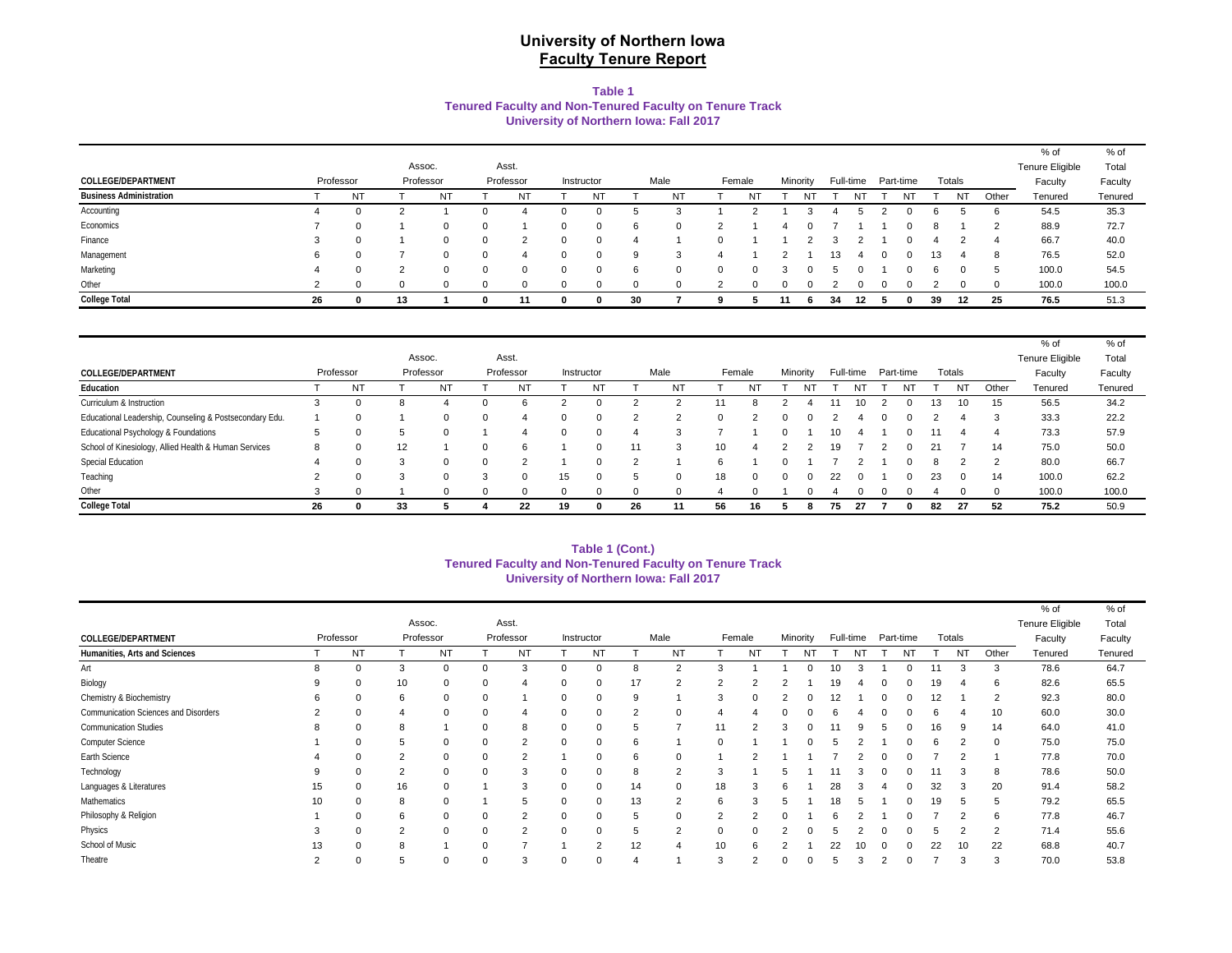| Other                |  |  |  |  |  |  |  |  |  |  | 0 0 0 1 0 2 0 0 0 3 0 0 0 3 0 4 100.0                              |  |
|----------------------|--|--|--|--|--|--|--|--|--|--|--------------------------------------------------------------------|--|
| <b>College Total</b> |  |  |  |  |  |  |  |  |  |  | 0 86 2 2 49 2 2 115 24 68 29 30 7 168 53 15 0 183 53 106 77.5 53.5 |  |

**University of Northern Iowa: Fall 2017 Tenured Faculty and Non-Tenured Faculty on Tenure Track Table 1 (Cont.)**

|                                        |    |           |           |              |          |               |              |            |    |          |              |           |           |    |           |              |                |    |           |                | % of            | % of    |
|----------------------------------------|----|-----------|-----------|--------------|----------|---------------|--------------|------------|----|----------|--------------|-----------|-----------|----|-----------|--------------|----------------|----|-----------|----------------|-----------------|---------|
|                                        |    |           | Assoc.    |              |          | Asst.         |              |            |    |          |              |           |           |    |           |              |                |    |           |                | Tenure Eligible | Total   |
| <b>COLLEGE/DEPARTMENT</b>              |    | Professor | Professor |              |          | Professor     |              | Instructor |    | Male     |              | Female    | Minority  |    | Full-time |              | Part-time      |    | Totals    |                | Faculty         | Faculty |
| Social and Behavioral Sciences         |    | <b>NT</b> |           | <b>NT</b>    |          | NT            |              | <b>NT</b>  |    | ΝT       |              | <b>NT</b> | <b>NT</b> |    | NT        |              | N <sub>T</sub> |    | <b>NT</b> | Other          | Tenured         | Tenured |
| Geography                              | 3  | 0         | -3        | $\Omega$     | 0        | 3             | 0            | 0          |    |          | <sup>0</sup> |           |           |    |           | $\Omega$     |                |    |           | 3              | 66.7            | 50.0    |
| History                                | 10 | $\Omega$  |           | $\Omega$     | 0        | 3             | 0            | 0          | 11 | ◠        | 6            |           |           | 14 |           |              |                | 17 |           | 4              | 85.0            | 70.8    |
| <b>Political Science</b>               | 2  | $\Omega$  | 6         | $\mathbf{0}$ | $\Omega$ | 4             | $\Omega$     | 0          |    | 3        | $\sim$       |           |           |    |           | <sup>0</sup> |                |    |           | $\overline{2}$ | 66.7            | 57.1    |
| Psychology                             | 9  | $\Omega$  | 3         | 0            | 0        |               | $\Omega$     | 0          | 6  |          | 6            |           |           |    |           |              |                | 12 |           | $\overline{2}$ | 80.0            | 70.6    |
| School of Applied Human Sciences       | 4  | $\Omega$  |           | 0            | 0        | h             | 0            |            |    |          |              |           |           |    |           |              |                | 9  |           | 10             | 64.3            | 37.5    |
| Social Work                            | 3  | $\Omega$  | 3         |              |          | C             | $\Omega$     | $\Omega$   | 3  | $\Omega$ | $\sim$       |           |           |    |           |              |                |    | $\sim$    | 11             | 66.7            | 30.0    |
| Sociology, Anthropology, & Criminology | 8  | $\Omega$  |           | 0            | $\Omega$ | $\mathcal{P}$ | $\Omega$     | 0          | 8  |          |              | ◠         |           | 15 |           | $\Omega$     |                | 15 | $\Omega$  | 4              | 88.2            | 71.4    |
| Other                                  | 2  | $\Omega$  |           | $\Omega$     | $\Omega$ |               | $\Omega$     | 0          |    |          |              |           |           |    |           |              |                |    |           | $\Omega$       | 75.0            | 75.0    |
| <b>College Total</b>                   | 41 | 0         | 35        |              |          | 23            | $\mathbf{0}$ | o          | 45 | 10       | 31           | 14        |           | 69 | 24        |              |                | 76 | 24        | 36             | 76.0            | 55.9    |

|                            |     | Professor |     | Assoc.<br>Professor | Asst.<br>Professor |          | Instructor |     | Male     |        | Female   |    | Minority |     |     |              | Full-time Part-time |          | Totals    |          | % of<br>Tenure Eligible<br>Faculty | % of<br>Total<br>Faculty |
|----------------------------|-----|-----------|-----|---------------------|--------------------|----------|------------|-----|----------|--------|----------|----|----------|-----|-----|--------------|---------------------|----------|-----------|----------|------------------------------------|--------------------------|
|                            |     | NT        |     | NT                  | NT                 |          | <b>NT</b>  |     | NT       |        | NT       |    |          |     | N٦  |              | NT                  |          | <b>NT</b> | Other    | Tenured                            | Tenured                  |
| Library                    | - 5 | 0         | ŏ   | $\Omega$            | 6                  |          |            |     |          |        |          |    |          |     |     |              | $\Omega$            | 11       | 6         | $\Omega$ | 64.7                               | 64.7                     |
| Other                      | 6   | $\Omega$  | ຳ   | $\Omega$            | $\Omega$           | $\Omega$ | $\Omega$   | Δ   | $\Omega$ | $\sim$ | $\Omega$ |    |          | a   |     | <sup>o</sup> | $\Omega$            | $\alpha$ | $\Omega$  | 14       | 100.0                              | 39.1                     |
| Total                      |     | 0         | 10  |                     | 6.                 | n        |            |     |          | 13     |          |    |          | 20  | - 6 | 0            | $\mathbf{0}$        | -20      |           | 14       | 76.9                               | 50.0                     |
|                            |     |           |     |                     |                    |          |            |     |          |        |          |    |          |     |     |              |                     |          |           |          |                                    |                          |
| UNIVERSITY TOTAL Fall 2017 | 195 | 0         | 177 |                     | 111                | 21       |            | 223 | 53       | 177    | 69       | 53 | -29      | 366 | 122 | 34           | 0                   | 400      | 122       | 233      | 76.6                               | 53.0                     |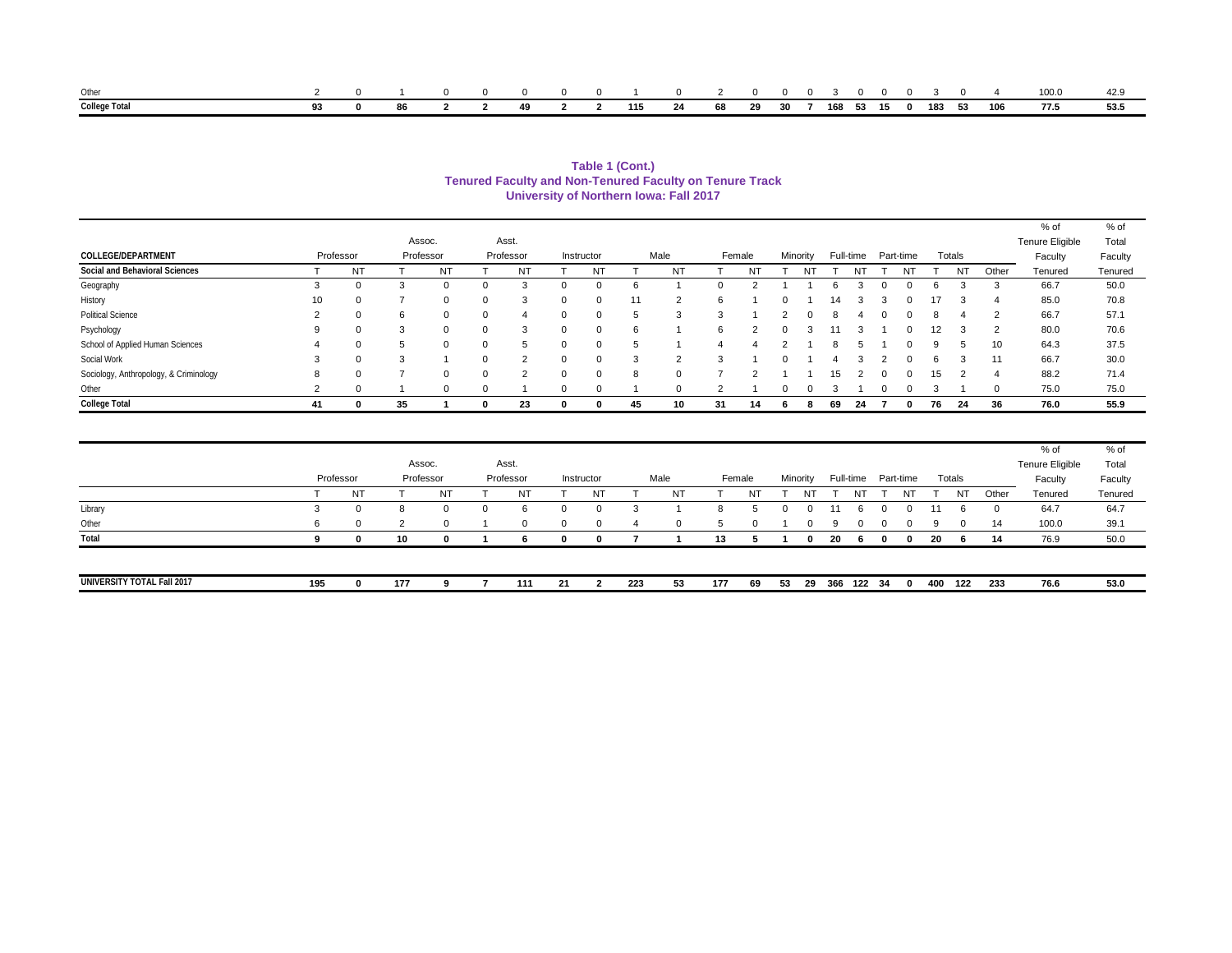#### **Table 2 Faculty Not on Tenure Track University of Northern Iowa: Fall 2017**

|                                |           |           | Other      |      |        |          |           |           |       |
|--------------------------------|-----------|-----------|------------|------|--------|----------|-----------|-----------|-------|
| COLLEGE/DEPARTMENT             | Adjunct/  | Visiting/ | Non-Tenure |      |        |          |           |           |       |
| <b>Business Administration</b> | Temporary | Term      | Track      | Male | Female | Minority | Full-time | Part-time | Total |
| Accounting                     |           |           |            |      |        |          |           |           |       |
| Economics                      |           |           | 0          |      |        |          |           |           |       |
| Finance                        |           |           |            |      |        |          |           |           |       |
| Management                     |           |           |            |      |        |          |           |           |       |
| Marketing                      |           |           |            |      |        |          |           |           |       |
| Other                          |           |           | 0          |      |        |          |           |           |       |
| <b>College Total</b>           | 13        |           |            | 16   |        |          | 14        | 11        | 25    |

|                                                       |           |           | Other        |      |        |          |           |           |       |
|-------------------------------------------------------|-----------|-----------|--------------|------|--------|----------|-----------|-----------|-------|
| COLLEGE/DEPARTMENT                                    | Adjunct/  | Visiting/ | Non-Tenure   |      |        |          |           |           |       |
| Education                                             | Temporary | Term      | <b>Track</b> | Male | Female | Minority | Full-time | Part-time | Total |
| Curriculum & Instruction                              | 12        |           |              |      | 13     |          |           |           | 15    |
| Educational Leadership, Counseling & Postsecondary    |           |           |              |      |        |          |           |           |       |
| Educational Psychology & Foundations                  |           |           |              |      |        |          |           |           |       |
| School of Kinesiology, Allied Health & Human Services | 8         |           |              |      |        |          | 10        |           | 14    |
| <b>Special Education</b>                              |           |           |              |      |        |          |           |           |       |
| Teaching                                              |           |           |              |      | 10     |          | 13        |           | 14    |
| Other                                                 |           |           |              |      |        |          |           |           |       |
| <b>College Total</b>                                  | 35        |           | 14           | 13   | 39     |          | 31        | 21        | 52    |

#### **Faculty Not on Tenure Track University of Northern Iowa: Fall 2017 Table 2 (Cont.)**

|                               |           |           | Other      |      |        |          |           |           |       |
|-------------------------------|-----------|-----------|------------|------|--------|----------|-----------|-----------|-------|
| COLLEGE/DEPARTMENT            | Adjunct/  | Visiting/ | Non-Tenure |      |        |          |           |           |       |
| Humanities, Arts and Sciences | Temporary | Term      | Track      | Male | Female | Minority | Full-time | Part-time | Total |
| Art                           |           |           |            |      |        |          |           |           |       |
| Biology                       |           |           |            |      |        |          |           |           |       |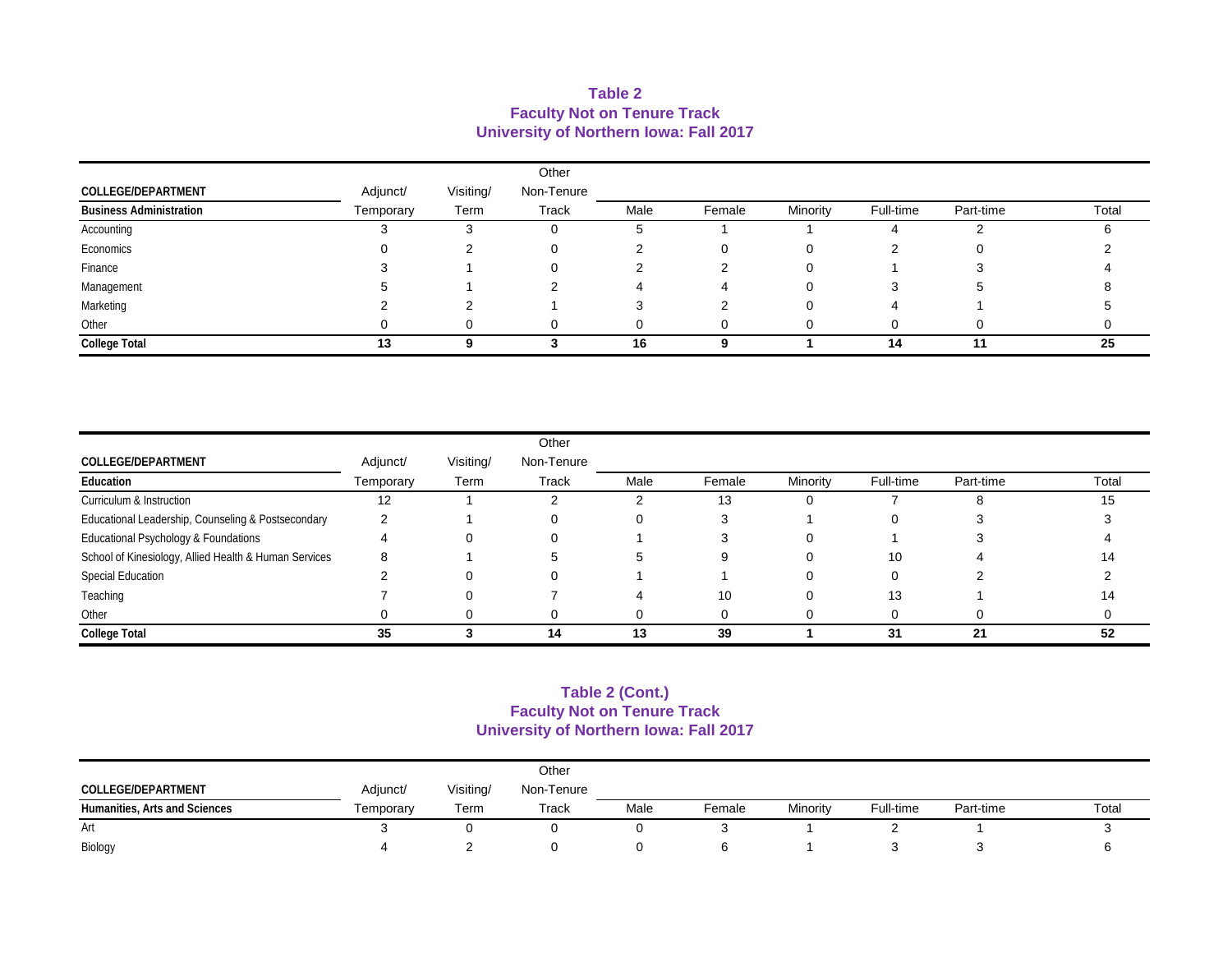| Chemistry & Biochemistry             |    | O  |    |    |    |    |    |    |     |
|--------------------------------------|----|----|----|----|----|----|----|----|-----|
| Communication Sciences and Disorders | 9  |    |    |    | 10 |    |    |    | 10  |
| <b>Communication Studies</b>         | 11 |    |    |    |    |    |    |    | 14  |
| <b>Computer Science</b>              |    |    |    |    |    |    |    |    |     |
| Earth Science                        |    |    |    |    |    |    |    |    |     |
| Technology                           |    |    |    |    |    |    |    |    |     |
| Languages & Literatures              |    |    |    |    | 15 |    |    | 12 | 20  |
| Mathematics                          |    | O  |    |    |    |    |    |    |     |
| Philosophy & Religion                |    |    |    |    |    |    |    |    |     |
| Physics                              |    |    |    |    |    |    |    |    |     |
| School of Music                      | 16 |    |    | 12 | 10 |    | 13 |    | 22  |
| Theatre                              |    |    |    |    |    |    |    |    |     |
| Other                                |    |    |    |    |    |    |    |    |     |
| <b>College Total</b>                 | 84 | 11 | 11 | 43 | 63 | 12 | 54 | 52 | 106 |

### **Table 2 (Cont.) Faculty Not on Tenure Track University of Northern Iowa: Fall 2017**

|                                        |           |           | Other        |      |        |          |           |           |       |
|----------------------------------------|-----------|-----------|--------------|------|--------|----------|-----------|-----------|-------|
| COLLEGE/DEPARTMENT                     | Adjunct/  | Visiting/ | Non-Tenure   |      |        |          |           |           |       |
| Social and Behavioral Sciences         | Temporary | Term      | <b>Track</b> | Male | Female | Minority | Full-time | Part-time | Total |
| Geography                              |           | $\Omega$  |              |      |        |          |           |           |       |
| History                                |           |           |              |      |        | 0        |           |           |       |
| <b>Political Science</b>               |           |           |              |      |        | ∩        |           |           |       |
| Psychology                             |           |           |              |      |        |          |           |           |       |
| School of Applied Human Sciences       |           |           |              |      | 10     |          |           |           | 10    |
| Social Work                            |           |           |              |      |        |          |           |           | 11    |
| Sociology, Anthropology, & Criminology |           |           |              |      |        |          |           |           |       |
| Other                                  |           |           |              | 0    |        |          |           |           |       |
| <b>College Total</b>                   | 34        |           |              | 13   | 23     |          | 9         | 27        | 36    |

|         |           |           | Other      |      |        |          |           |           |       |
|---------|-----------|-----------|------------|------|--------|----------|-----------|-----------|-------|
|         | Adjunct/  | Visiting/ | Non-Tenure |      |        |          |           |           |       |
|         | Femporary | Term      | Track      | Male | Female | Minority | Full-time | Part-time | Total |
| Library |           |           |            |      |        |          |           |           |       |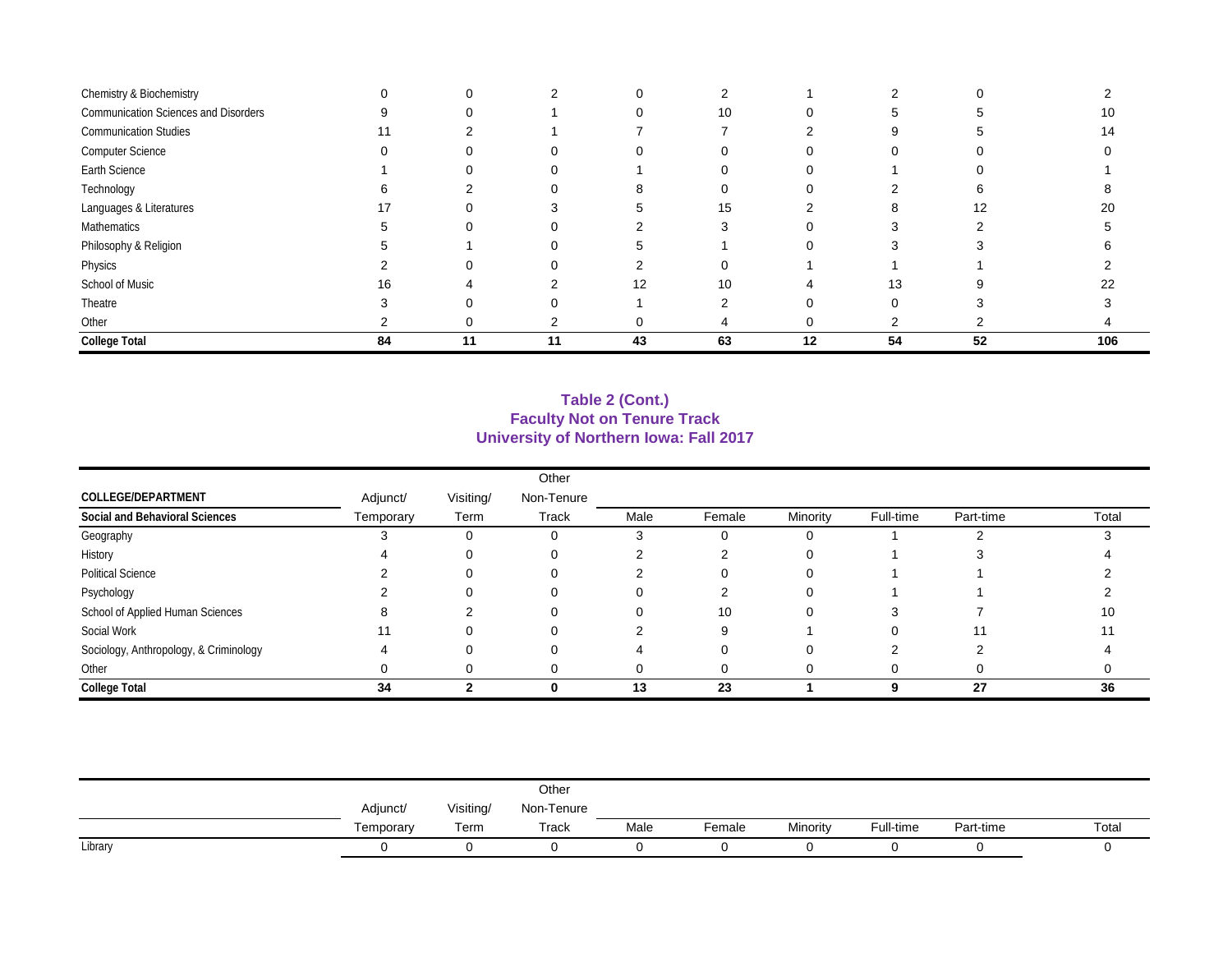| Other            |     |    |    |    |     |    |     |     | 4ء ا |
|------------------|-----|----|----|----|-----|----|-----|-----|------|
| Total            |     |    |    |    |     |    |     | '*  | 14   |
|                  |     |    |    |    |     |    |     |     |      |
| UNIVERSITY TOTAL | 180 | 25 | 28 | 92 | 141 | IJ | 109 | 124 | 233  |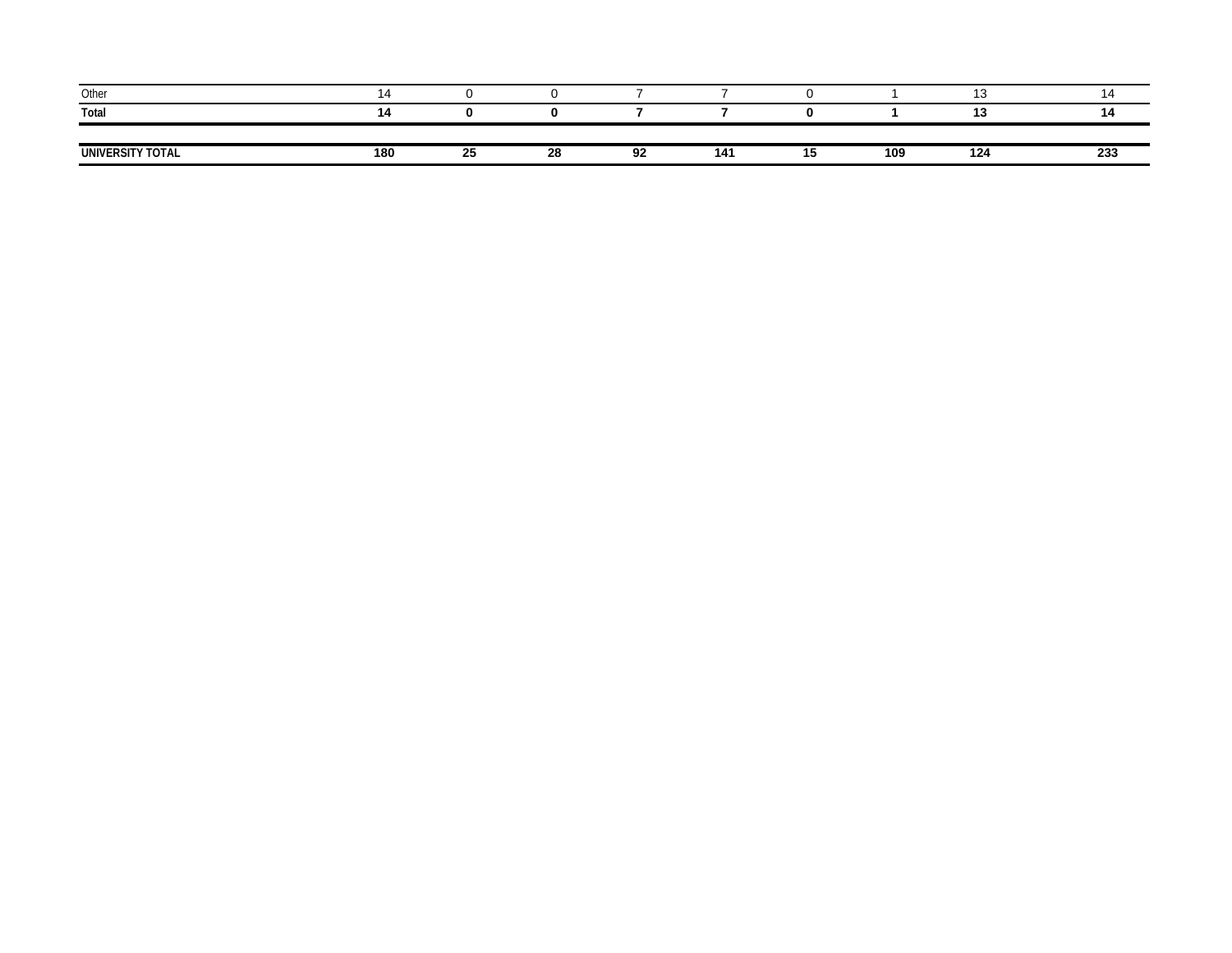#### **Table 3 Faculty by Tenure Status and Rank University of Northern Iowa: Fall 2017**

|                            |         |                       |                       |                                          |       |       | %                                | %                            |
|----------------------------|---------|-----------------------|-----------------------|------------------------------------------|-------|-------|----------------------------------|------------------------------|
| <b>Faculty Rank</b>        | Tenured | On<br>Tenure<br>Track | Adjunct/<br>Temporary | Not on Tenure Track<br>Visiting/<br>Term | Other | Total | Tenured<br>of Tenure<br>Eligible | Tenured<br>of All<br>Faculty |
| Professor                  | 195     | 0                     | 3                     | 0                                        | 0     | 198   | 100.0                            | 98.5                         |
| Associate Professor        | 177     | 9                     | 0                     | 0                                        | 0     | 186   | 95.2                             | 95.2                         |
| <b>Assistant Professor</b> |         | 111                   | $\Omega$              | $\mathbf 0$                              | 0     | 118   | 5.9                              | 5.9                          |
| Instructor                 | 21      | $\overline{2}$        | 176                   | 25                                       | 28    | 252   | 91.3                             | 8.3                          |
| Lecturer/Other             | 0       | 0                     |                       | $\mathbf 0$                              | 0     |       | 0.0                              | 0.0                          |
| <b>University Total</b>    | 400     | 122                   | 180                   | 25                                       | 28    | 755   | 76.6                             | 53.0                         |

\*Non-tenure track faculty are not eligible for consideration for the award of tenure. An appointment can be made for either a full-time or part-time workload and for a fixed term or terms. The faculty rank is normally an instructor.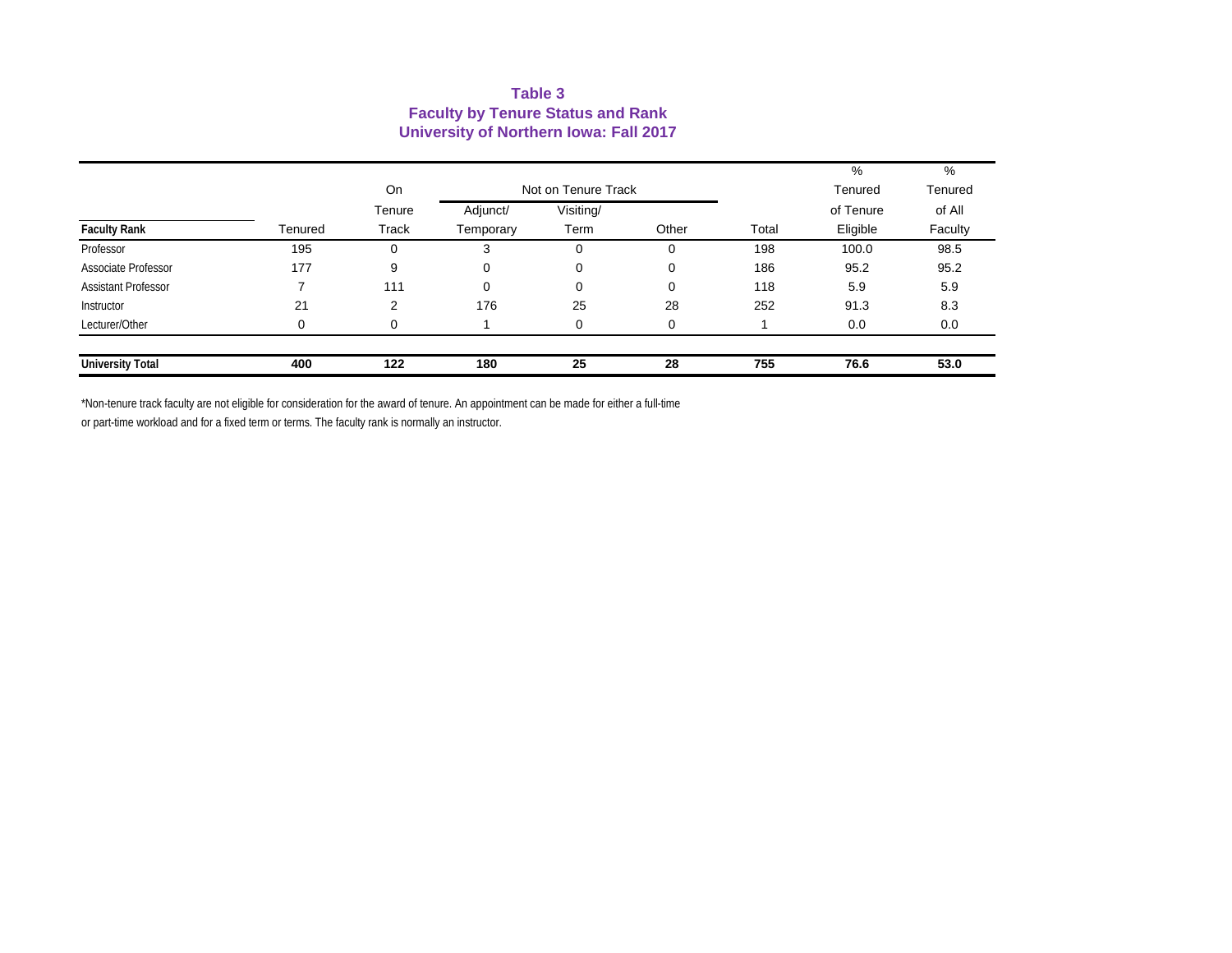## **Table 4 Faculty by Gender and Ethnic Group University of Northern Iowa: Fall 2017**

| American Indian                        |               | Black/African | Hispanic/ | Native Hawaiian/ | Two or More Races      | White or                 |           |
|----------------------------------------|---------------|---------------|-----------|------------------|------------------------|--------------------------|-----------|
| <b>Faculty Gender and Ethnic Group</b> | Alaska Native | Asian         | American  | Latino           | Other Pacific Islander | (Not Hispanic or Latino) | Caucasian |
| Male                                   |               | 27            | 10        |                  |                        |                          | 318       |
| Female                                 |               | 29            |           |                  |                        |                          | 340       |
| <b>University Total</b>                |               | 56            |           | 18               |                        |                          | 658       |